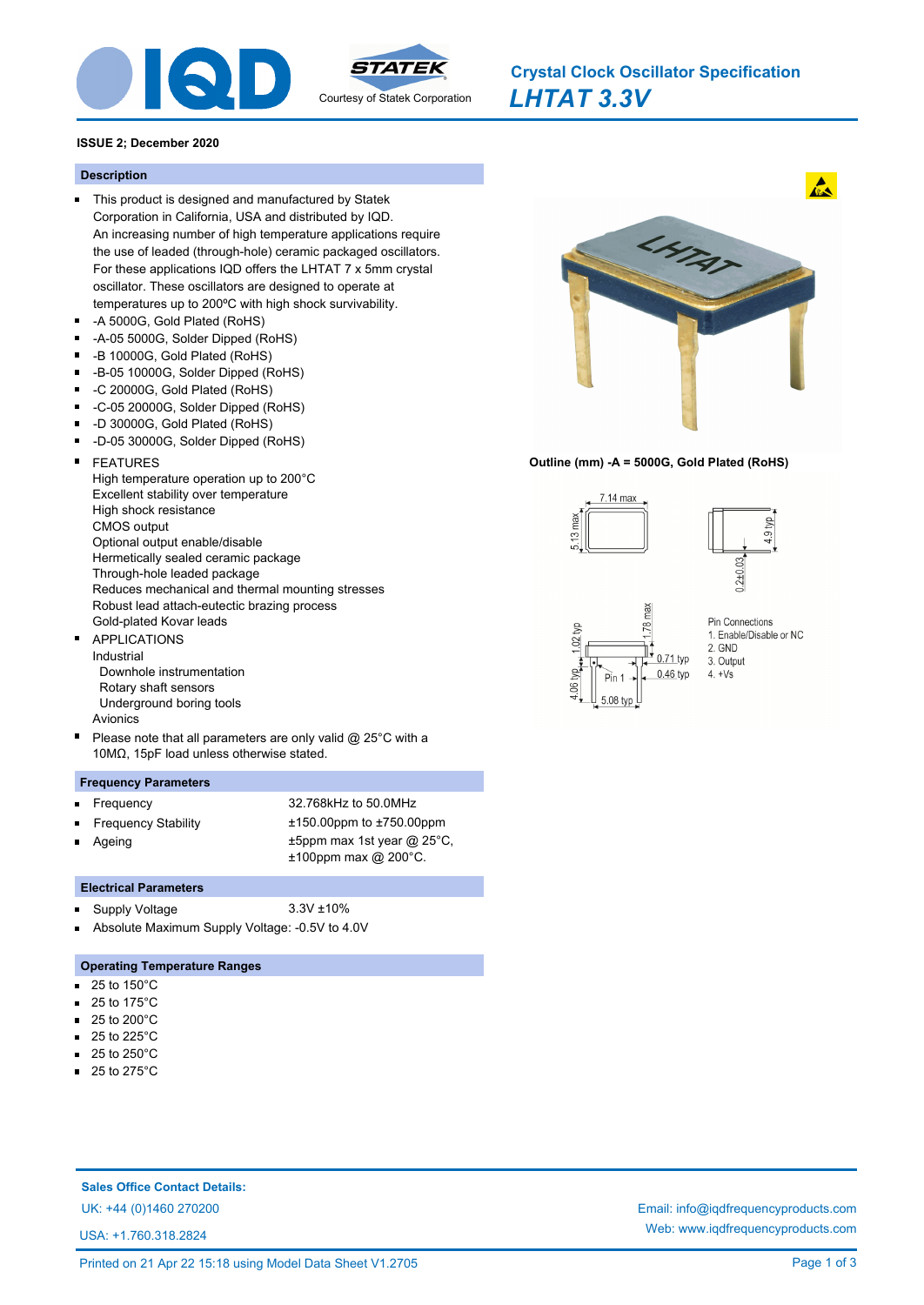

*LHTAT 3.3V* **Crystal Clock Oscillator Specification**

#### **Output Details**

O,

- Output Compatibility **CMOS** 
	- Drive Capability 15pF
- Start-Up Time: 32.768KHz 0.8ms typ 200kHz to 50MHz 5ms max

#### **Output Control**

- Enable/Disable (EN): Logic 1 to pin 1, output enabled. Logic 0 to pin 1, output disabled, output goes to high impedance state, current consumption very low, internal oscillator stops.
- No Connection (NC): Pin 1 No Connection

## **Environmental Parameters**

- Operable Temperature Range: 25 to 275°C  $\blacksquare$ Note: Expected life @ 200°C is in excess of 1500hrs.
- $\blacksquare$ Storage Temperature Range: -55 to 125°C  $\blacksquare$
- Shock: Specific shock level, 0.5ms, 1/2 sine. Note: Shock survival applies @ -55°C to 125°C.
- $\blacksquare$ Vibration: MIL-STD-202G, Method 204D, Condition D: 20G, 10Hz-2000Hz swept sine.
- $\blacksquare$ Note: Random vibration testing also available - please contact an IQD Sales Office.

#### **Manufacturing Details**

Maximum Process Temperature: 325°C for 20sec  $\blacksquare$ 

#### **Ordering Information**

- n. Frequency\* Model\* Supply Voltage Shock Level\* Terminations\* **Output** Frequency Tolerance (@ 25°C)\* Frequency Stability (over Operating Temperature Range)\* Operating Temperature Range\* Pin 1 Function\* (\*minimum required)  $\blacksquare$ Shock Options:
	- A 5000G
	- B 10000G
	- C 20000G
	- D 30000G
- **Termination Options:** Gold Plated - blank Solder (Pb-free) Dipped - 05
- **Pin 1 Function Options:** EN = Enable/Disable
- NC = No connection Example 10.0MHz LHTAT 3.3V-A-05 CMOS ±50ppm ±150ppm 25 to 175C EN

#### **Compliance**

 $\blacksquare$ 

- RoHS Status (2015/863/EU) Compliant
- $\blacksquare$
- REACh Status **Compliant**
- MSL Rating (JDEC-STD-033): Not Applicable  $\blacksquare$

### **Sales Office Contact Details:**

USA: +1.760.318.2824

Printed on 21 Apr 22 15:18 using Model Data Sheet V1.2705 Page 2 of 3

UK: +44 (0)1460 270200 Email: info@iqdfrequencyproducts.com Web: www.iqdfrequencyproducts.com